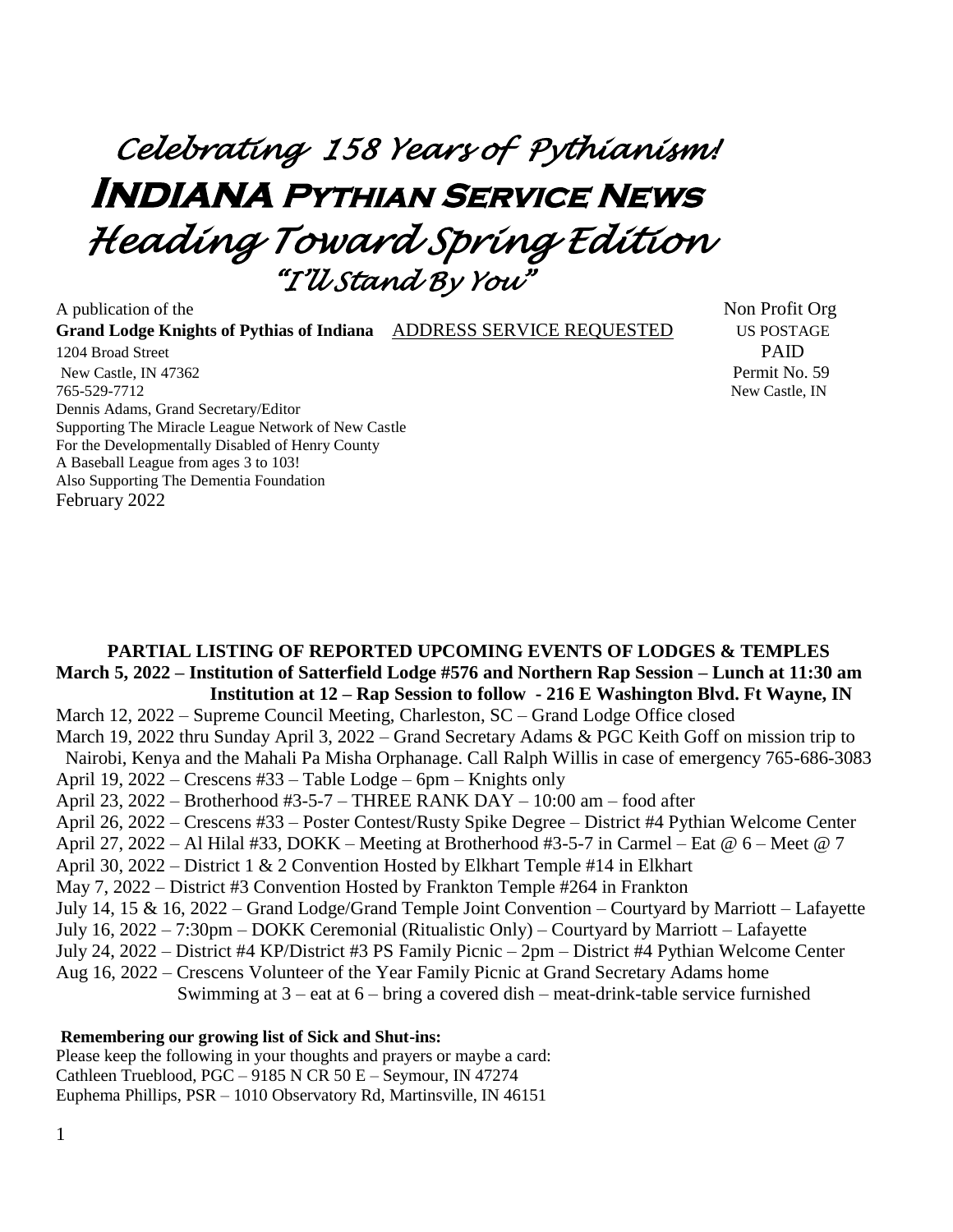Wilma Gentry – Meadow Lake Nursing Home, 200 Meadow Lake Dr Room 715, Mooresville, IN 46158 PGC Joyce Wright - 1109 Princeton St, Elkhart, IN 46516 –doing some better PSR Angie Woods – PO Box 154, Greensfork, IN 47345 – doing much better– staying at daughters in Greensfork Tina Stillwell - The Waters - 1000 N 16<sup>th</sup>, New Castle, IN 47362 - Broke ankle in fall - long rehab. Carl Jones –Heritage House –  $1023$  N  $20<sup>th</sup>$  St – New Castle, IN 47362 Gr. Trustee Lowell Pruett – 9389 N CR 200 W, Lizton, IN 46149. Doing better at home. PSR Bobby Simmons – 630 S  $11<sup>th</sup>$  St, New Castle, IN 47362 – About same at home

#### **Donations to the Grand Chancellor's Charities**

**A very special THANK YOU** is expressed to Thorntown Lodge #124 for your recent donation of \$250 to the Dementia Foundation, one of Grand Chancellor Ruetz's charities. Big thanks also to Lizton Lodge #342 for your donation of \$100 to the Dementia Foundatuion!

Please donate to Grand Chancellor Keith D. Ruetz's charities which are the Miracle League Network, a baseball League for ages 3 to 103 for the Developmentally Disabled of Henry County. Grand Chancellor Keith is also supporting the Dementia Foundation. Brother Keith has been diagnosed with beginning stages of Dementia. Donations may be mailed to the Grand Lodge office and they will be forwarded to the proper channels. Thank you!

#### **E-Mail Address Needed!!**

We are still urging you to send in your e-mail addresses to the Grand Lodge office. This reduces the expenses of the PSN and lets us communicate with you in between copies. Thank you!!

THANKS to all who are sending in dates for the Pythian Calendar!! This is our best calendar in years!! Keep those dates coming and we will keep publishing them and then write me a story and send pictures for PSN!!

## **IMPORTANT 2022 CONVENTION INFORMATION**

Officially…I have ONE room left for the convention!! If you need a room…call me immediately at 765-686- 1735. I will see what I can do for you!

*For those PAST CHANCELLORS or KNIGHTS who attend the convention who are NOT on the expense account, the Grand Lodge will pay for the hotel room for THURSDAY and FRIDAY nights and the formal FRIDAY banquet. Any other expenses will be on you. For all PAST CHIEFS and PYTHIAN SISTERS that register for the convention, the Grand Lodge will pay for your THURSDAY and FRIDAY night hotel room (as long as your husband is not already being paid for) plus your FRIDAY night formal banquet. All other expenses will be on you. In all cases the banquets must be reserved and paid for and then the person will be reimbursed. In ALL cases, ALL hotel reservations MUST be made thru Denny Adams, Grand Secretary by either e-mail at [indianaglkop@att.net](mailto:indianaglkop@att.net) or calling 765-686-1735. Due to the fact that the hotel WILL BE sold out…time is of the essence! If you think you are going next July, PLEASE reserve your room NOW!!* 

## **CONVENTION MEAL RESERVATION INFORMATION!!!!**

PAST GRAND CHIEF'S LUNCHEON

2 Thursday, July 14, 2022 - 12 noon – You will be served and have your meeting in the Boilermaker room by the front lobby. You will enjoy American Deli Buffet which will feature a Crisp green salad with assorted dressings, homemade pasta salad, potato salad, pastrami, prosciutto and smoked turkey breast, white cheddar, Havarti and cheddar cheese, sliced tomatoes, crisp lettuce, onions and pickles, assorted breads and condiments topped off with assorted cookies and brownies with ice water and iced tea. COST - \$21.00 per person including tax & gratuity. **RESERVATIONS REQUIRED. DEADLINE is JULY 1, 2022**. ALL reservations and funds therefore are to be sent to the Grand Lodge Office, 1204 Broad Street, New Castle, IN 47362. Make checks payable to the Grand Lodge of Indiana. Your organization dues will be collected separately at your meeting.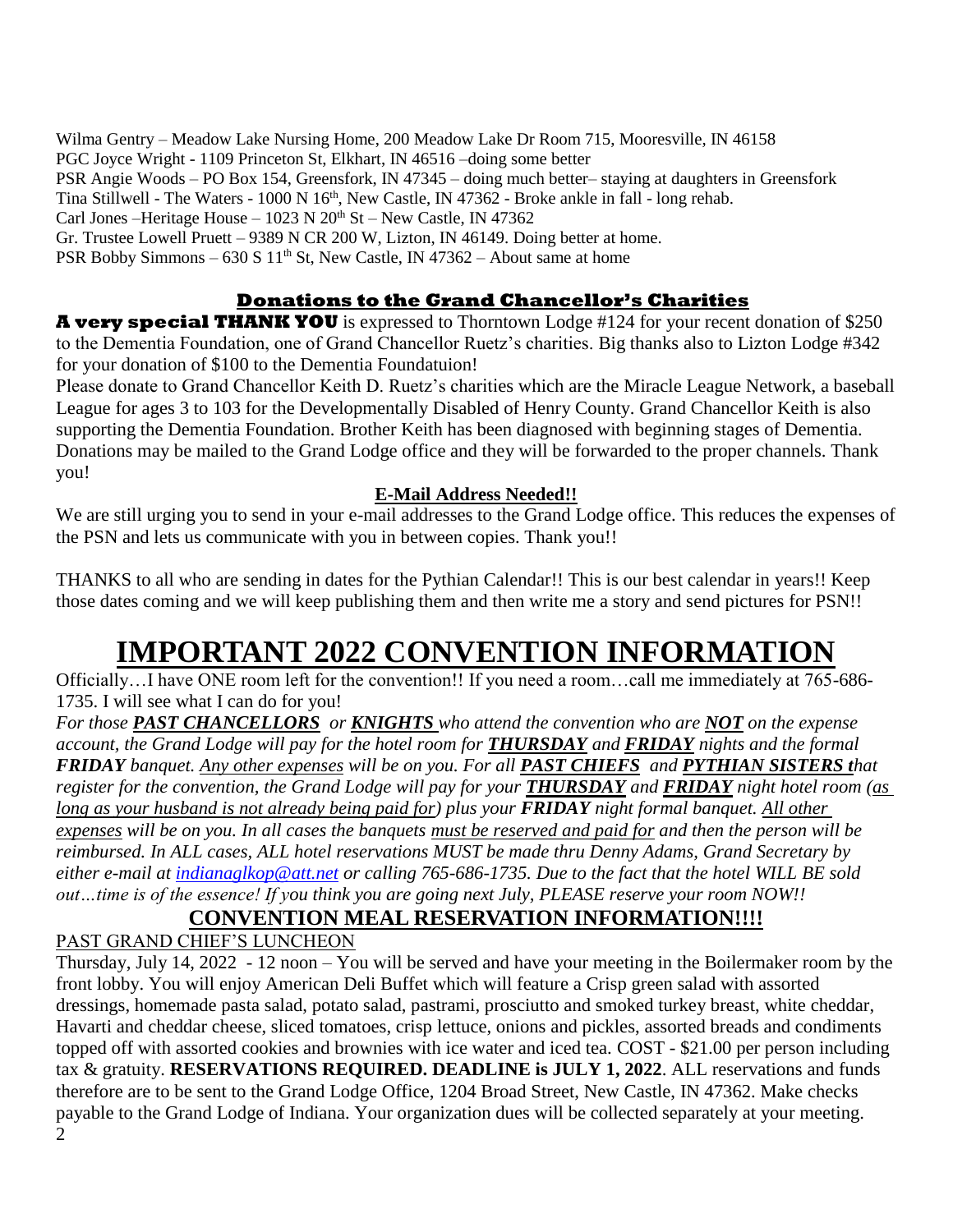#### ALL NEW THURSDAY EVENING BUFFET DINNER

The Courtyard by Marriott invites all of us to enjoy a specially prepared dinner buffet set up specifically for our conventions! They will be serving us Caesar Salad, Pasta with Meat Sauce or Alfredo Sauce, Chicken, Bread Sticks, Assorted Pies, Iced Water and Iced Tea. They will also set up a cash bar area for those who wish a soft drink or cocktail with their dinner. The hotel invites us to enjoy dinner at the beautiful Courtyard by Marriott venue before we Celebrate the Joint Opening of our Grand Conventions and not have to journey out on the streets of Lafayette in our suit coats and long dresses! The cost is only \$20 including tax and gratuity. **RESERVATIONS REQUIRED** through Grand Secretary Denny Adams. **DEADLINE is JULY 1, 2022.** ALL reservations and funds therefore are to be sent to the Grand Lodge Office, 1204 Broad Street, New Castle, IN 47362. Make checks payable to the Grand Lodge of Indiana.

#### PAST DISTRICT DEPUTY BREAKFAST

Friday, July 15, 2022 - 7:30 am – You will eat off of the Hotel breakfast buffet. Take your food to the Boilermaker Room by the lobby for your meal and meeting. Please keep in mind that this free breakfast buffet is open only to those who are paying guests of the hotel..

#### PAST GRAND CHANCELLORS/GOLDEN SPUR LUNCHEON

Friday, July 15, 2022 – 12 noon – You will be served in Ballroom A/B. You will enjoy Hamburgers with sautéed onions and mushrooms, Fried Chicken, and Pulled Pork. It includes coleslaw, potato salad, cheddar cheese, Swiss, mac & cheese, kettle chips, sliced tomatoes, crisp lettuce, onions, pickles, assorted breads and condiments and a mix of cheesecake and chocolate cake plus ice water or iced tea. COST - \$ 27.00 per person including tax & gratuity. **RESERVATIONS REQUIRED. DEADLINE is JULY 1, 2022**. ALL reservations and funds therefore are to be sent to the Grand Lodge Office, 1204 Broad Street, New Castle, IN 47362. Make checks payable to the Grand Lodge of Indiana. Dues will be collected at the meeting.

#### ALL NEW FRIDAY NOON JOINT BUFFET LUNCH

The Courtyard by Marriott knows how busy we are on our first day of session. Other than the PGC/Golden Spur lunch, there is nothing else available. So…you are invited to attend the all new Friday Noon Joint Buffet Lunch so you will not have to venture out on the streets of Lafayette! You will enjoy a buffet of Meat loaf, Mashed Potatoes and Gravy, Corn, a Tossed Salad with assorted Dressings, Assorted Pies, Iced Water and Iced Tea all for \$15 including all taxes and gratuity. **RESERVATIONS REQUIRED** through Grand Secretary Denny Adams. **DEADLINE is JULY 1, 2022.** ALL reservations and funds therefore are to be sent to the Grand Lodge Office, 1204 Broad Street, New Castle, IN 47362. Make checks payable to the Grand Lodge of Indiana.

#### FRIDAY NIGHT FORMAL BANQUET

Friday, July 15, 2022 – 6:30pm – You will be served in Ballroom A, B & C. IF you desire a reserved table, notify the GRAND LODGE OFFICE. You will have a DUET PLATE of New York Strip Steak and Delicious Tilapia, Mashed Potatoes & Gravy, Honey Roasted Carrots, Steamed Broccoli, Rolls & Butter, A House Salad with Ranch or French dressing, Apple Cobbler and ice water or iced tea.

**RESERVATIONS REQUIRED!!** Reservation **DEADLINE is JULY 1, 2022**. ALL reservations are to be sent to the Grand Lodge Office, 1204 Broad Street, New Castle, IN 47362. **NO MONEY REQUIRED**. Note: For those who desire, we will also have Vegetarian Plates, Pasta plates or Huge Salad options available upon request.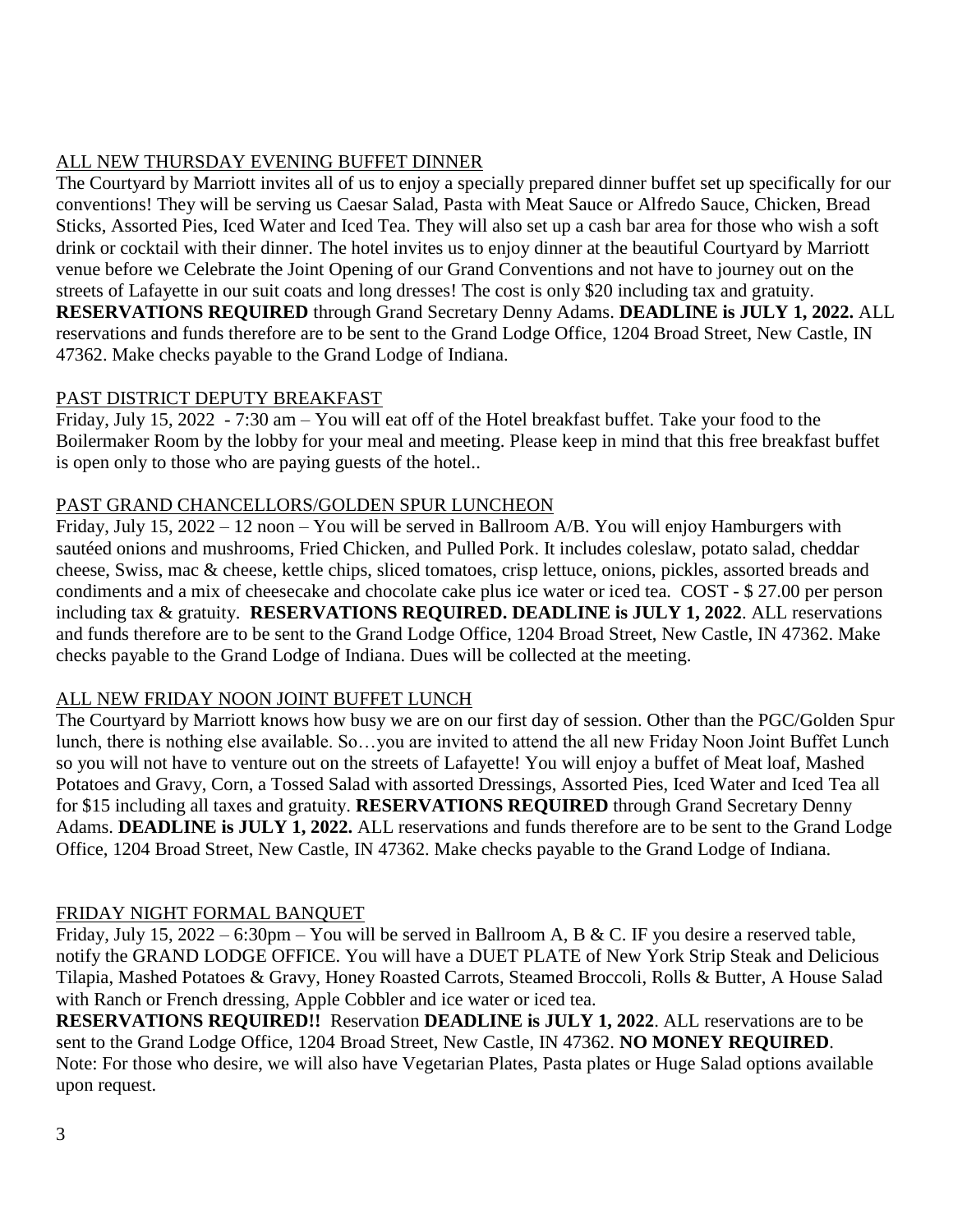#### SATURDAY JOINT CELEBRATION LUNCHEON

Saturday, July 16, 2022 – 12 noon – Let us join together again as we celebrate our two leaders years with a Celebration Luncheon! You will be served in Ballroom A & B. You will enjoy Bar-B-Q Chicken Breast, Escalloped potatoes, Baked Beans, Cole Slaw and assorted cookies plus Drink. **RESERVATIONS REQUIRED!! RESERVATION DEADLINE is July 1, 2022**. ALL reservations are to be sent to the Grand Lodge Office, 1204 Broad Street, New Castle, IN 47362. **NO MONEY REQUIRED**.

#### SUNDAY MORNING FAREWELL BREAKFAST

Sunday, July 17, 2022 – 9:00am – You will eat in ballroom A & B. You will enjoy the Breakfast Buffet the Hotel has had all weekend. If you are planning on eating the buffet breakfast on Sunday morning, Please let us know so we can make sure the hotel prepares enough food.

#### **CONVENTION MEAL RESERVATION FORM**

|      | All New Thursday Evening Buffet Dinner @ \$20.00 each                       |  |
|------|-----------------------------------------------------------------------------|--|
| Name | No. of Reservations - Amount enclosed - \$                                  |  |
|      | <b>Past District Deputies Breakfast Buffet (FREE – But PLEASE RESERVE)</b>  |  |
| Name | No. of Reservations-                                                        |  |
|      | Past Grand Chief's Thursday Luncheon @ \$ 21.00 each                        |  |
| Name | No. of Reservations-<br>No. of Reservations-<br>No. 0. Amount enclosed - \$ |  |
|      | Past Grand Chancellors/Golden Spur Friday Backyard BBQ @ \$27.00 each       |  |
| Name | No. of Reservations-<br>Mo. of Reservations-<br>Monomedia 3                 |  |
|      | All New Friday Joint Buffet Meat Loaf Lunch @ \$15.00                       |  |
|      | Name No. of Reservations - Amount enclosed - \$                             |  |
|      | <b>Formal Friday Night Banquet - RESERVATIONS REQUIRED</b>                  |  |
| Name | No. of Reservations-                                                        |  |
|      | I request an optional meal of                                               |  |
| 4    |                                                                             |  |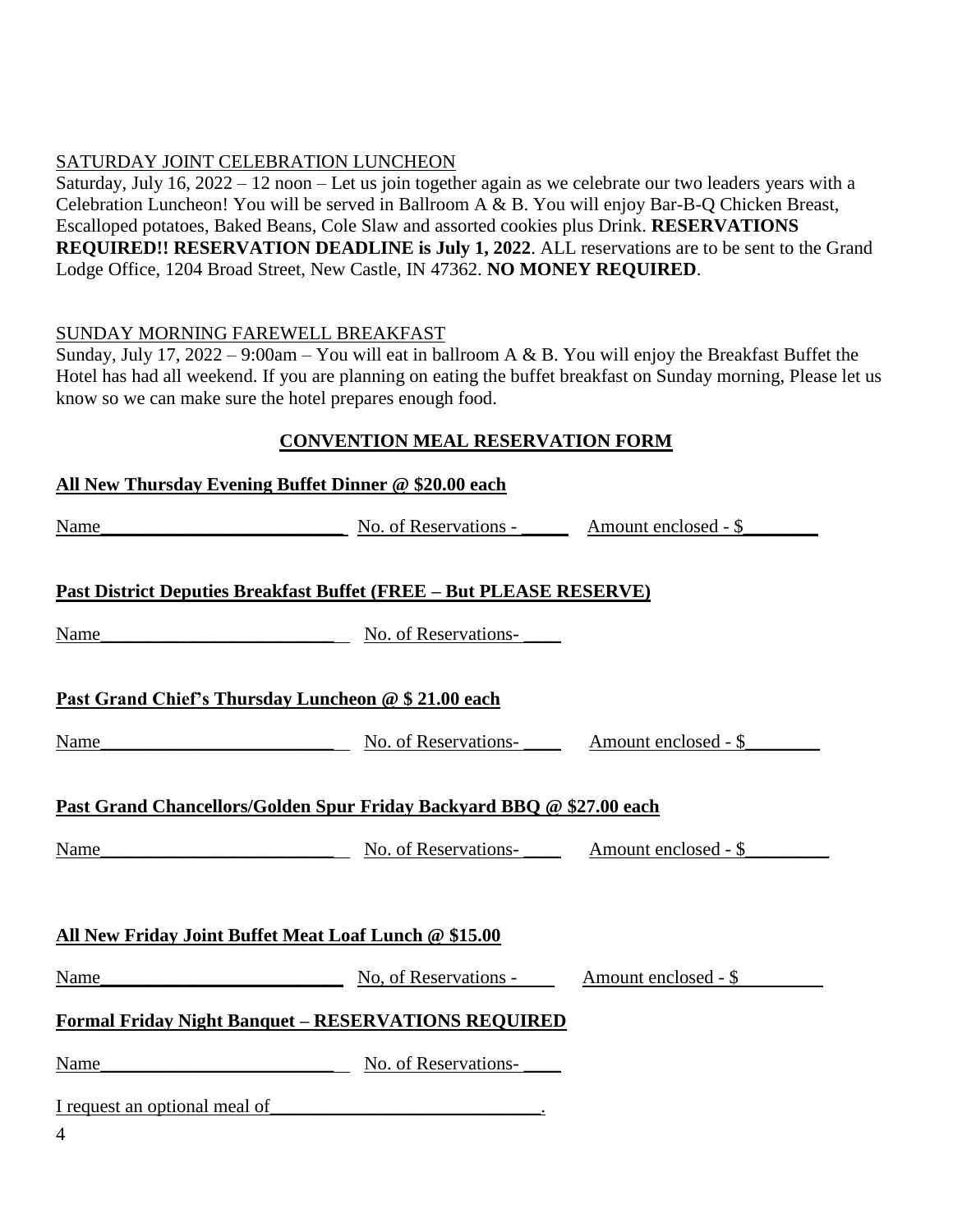#### **Saturday Joint Celebration Luncheon – RESERVATIONS REQUIRED**

Name No. of Reservations-

#### **Sunday Farewell Buffet Breakfast**

Name\_\_\_\_\_\_\_\_\_\_\_\_\_\_\_\_\_\_\_\_\_\_\_\_\_ No. of Reservations- \_\_\_\_ Mail to Grand Lodge K of P, 1204 Broad Street, New Castle, IN 47362 or

e-mail to [indianaglkop@att.net](mailto:indianaglkop@att.net)

Make all checks payable to the Grand Lodge of Indiana **PAYMENTS CAN BE MADE AT THE REGISTRATION TABLE AT THE GRAND CONVENTION IN THE WABASH ROOM IF YOU WISH. YOU ARE FINANCIALLY RESPONSIBLE FOR ALL RESERVATIONS THAT ARE NOT CANCELLED BEFORE JULY 1, 2022.**

#### **Satterfield Lodge #576 To Be Instituted**

# **MARCH 5TH – 11:30 AM**

Pythians are encouraged to attend the Institution of Satterfield Lodge #576 in Fort Wayne at the Masonic Building, 216 E Washington Blvd. Please use the right side parking lot. When inside, proceed to the second floor.

The dedication and institution of Satterfield Lodge #576 will take place on Saturday, **March 5th** Here is the schedule:

Lunch served at **11:30** am

Institution of Satterfield Lodge #576 following lunch

The Northern Rap Session will then be held following the institution.

#### **Al Hilal Temple #33 Holds Another Ceremonial!**

Al Hilal Temple #33, Dramatic Order Knights of Khorassan held a ceremonial on Saturday, January 29<sup>th</sup> in New Castle. It was a great day for the fun Order as the Temple performed a Ceremonial in full ritualistic form capped off by an Eighth Order ceremony and a traditional visit from the Temple's camel Susie! She always leaves a lasting impression on the Tyros! The Temple continues to explode in membership with EIGHT more Tyros joining the Dramatic Order. We say WELCOME INTO THE DOKEYS to the following new VOTARIES: **Jody Fedor, Dennis Wayne Huff, Shinji Takahashi, Drew C, Godby, James A. Brooks, Jr., David H. Reynolds, Littleton Kirkpatrick, IV; and Cesar Garcia!** 

## **Welcome into the Dokeys!!**